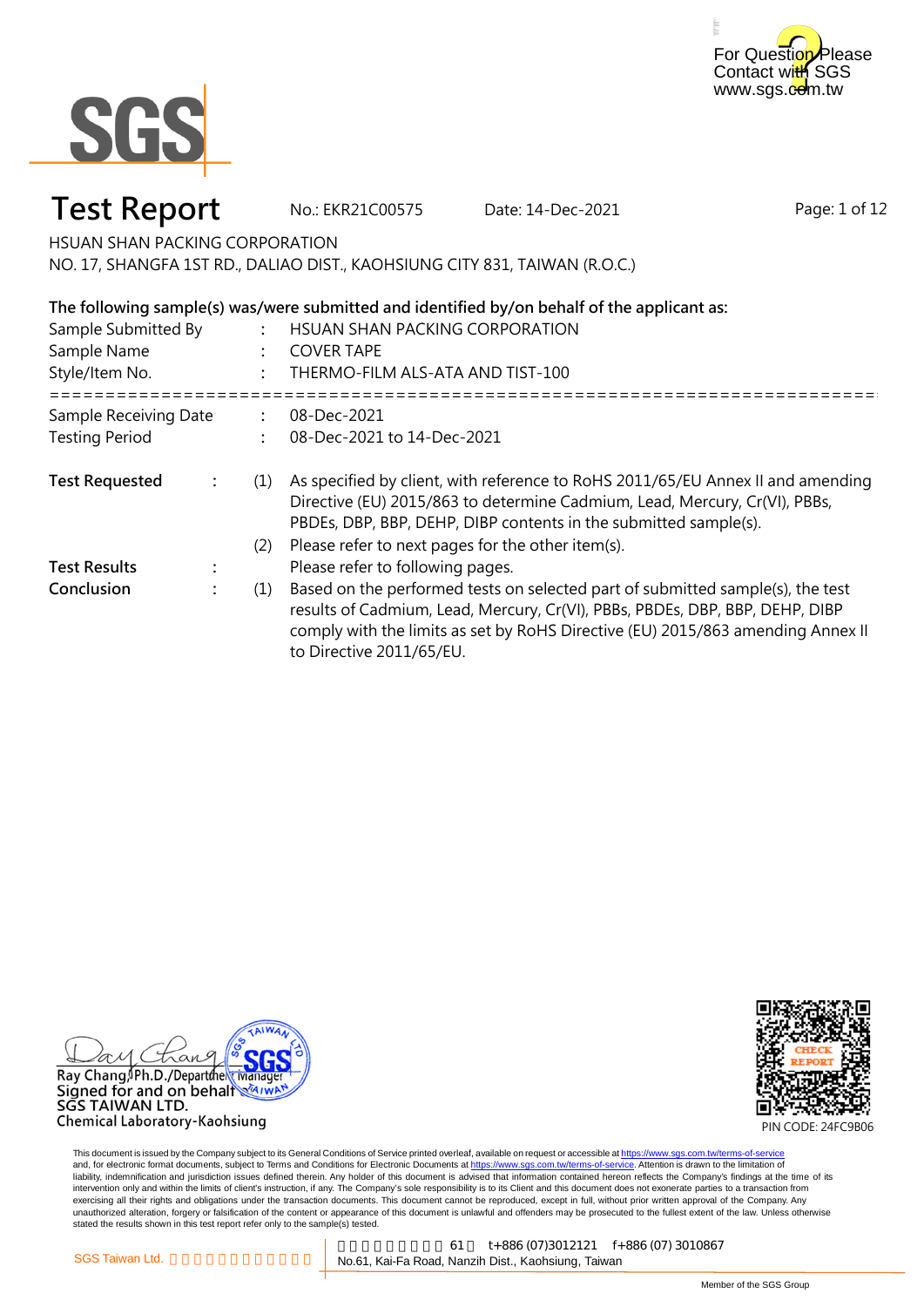

### **Test Report** No.: EKR21C00575 Date: 14-Dec-2021 Page: 2 of 12

HSUAN SHAN PACKING CORPORATION

NO. 17, SHANGFA 1ST RD., DALIAO DIST., KAOHSIUNG CITY 831, TAIWAN (R.O.C.)

#### **Test Part Description**

No.1 **:** TRANSLUCENT TAPE

**Test Result(s)**

| Test Item(s)                         | Method                               | <b>Unit</b> | <b>MDL</b>               | Result | Limit                    |
|--------------------------------------|--------------------------------------|-------------|--------------------------|--------|--------------------------|
|                                      |                                      |             |                          | No.1   |                          |
| Cadmium (Cd) (CAS No.: 7440-43-9)    | With reference to IEC 62321-5: 2013, | mg/kg       | $\overline{2}$           | n.d.   | 100                      |
| Lead (Pb) (CAS No.: 7439-92-1)       | analysis was performed by ICP-OES.   | mg/kg       | $\overline{2}$           | n.d.   | 1000                     |
| Mercury (Hg) (CAS No.: 7439-97-6)    | With reference to IEC 62321-4: 2013+ | mg/kg       | $\overline{2}$           | n.d.   | 1000                     |
|                                      | AMD1: 2017, analysis was performed   |             |                          |        |                          |
|                                      | by ICP-OES.                          |             |                          |        |                          |
| Hexavalent Chromium Cr(VI) (CAS No.: | With reference to IEC 62321-7-2:     | mg/kg       | 8                        | n.d.   | 1000                     |
| 18540-29-9)                          | 2017, analysis was performed by UV-  |             |                          |        |                          |
|                                      | VIS.                                 |             |                          |        |                          |
| Monobromobiphenyl                    |                                      | mg/kg       | 5                        | n.d.   | $\overline{a}$           |
| Dibromobiphenyl                      |                                      | mg/kg       | 5                        | n.d.   |                          |
| Tribromobiphenyl                     |                                      | mg/kg       | 5                        | n.d.   |                          |
| Tetrabromobiphenyl                   |                                      | mg/kg       | 5                        | n.d.   |                          |
| Pentabromobiphenyl                   |                                      | mg/kg       | 5                        | n.d.   |                          |
| Hexabromobiphenyl                    |                                      | mg/kg       | $\overline{5}$           | n.d.   | $\overline{a}$           |
| Heptabromobiphenyl                   |                                      | mg/kg       | $\overline{5}$           | n.d.   | $\overline{a}$           |
| Octabromobiphenyl                    |                                      | mg/kg       | 5                        | n.d.   |                          |
| Nonabromobiphenyl                    |                                      | mg/kg       | 5                        | n.d.   |                          |
| Decabromobiphenyl                    |                                      | mg/kg       | 5                        | n.d.   |                          |
| <b>Sum of PBBs</b>                   | With reference to IEC 62321-6: 2015, | mg/kg       | $\overline{\phantom{0}}$ | n.d.   | 1000                     |
| Monobromodiphenyl ether              | analysis was performed by GC/MS.     | mg/kg       | 5                        | n.d.   |                          |
| Dibromodiphenyl ether                |                                      | mg/kg       | $\overline{5}$           | n.d.   |                          |
| Tribromodiphenyl ether               |                                      | mg/kg       | 5                        | n.d.   |                          |
| Tetrabromodiphenyl ether             |                                      | mg/kg       | 5                        | n.d.   | $\overline{a}$           |
| Pentabromodiphenyl ether             |                                      | mg/kg       | 5                        | n.d.   |                          |
| Hexabromodiphenyl ether              |                                      | mg/kg       | 5                        | n.d.   |                          |
| Heptabromodiphenyl ether             |                                      | mg/kg       | 5                        | n.d.   | $\overline{\phantom{0}}$ |
| Octabromodiphenyl ether              |                                      | mg/kg       | 5                        | n.d.   |                          |
| Nonabromodiphenyl ether              |                                      | mg/kg       | 5                        | n.d.   |                          |
| Decabromodiphenyl ether              |                                      | mg/kg       | 5                        | n.d.   |                          |
| <b>Sum of PBDEs</b>                  |                                      | mg/kg       | $\overline{a}$           | n.d.   | 1000                     |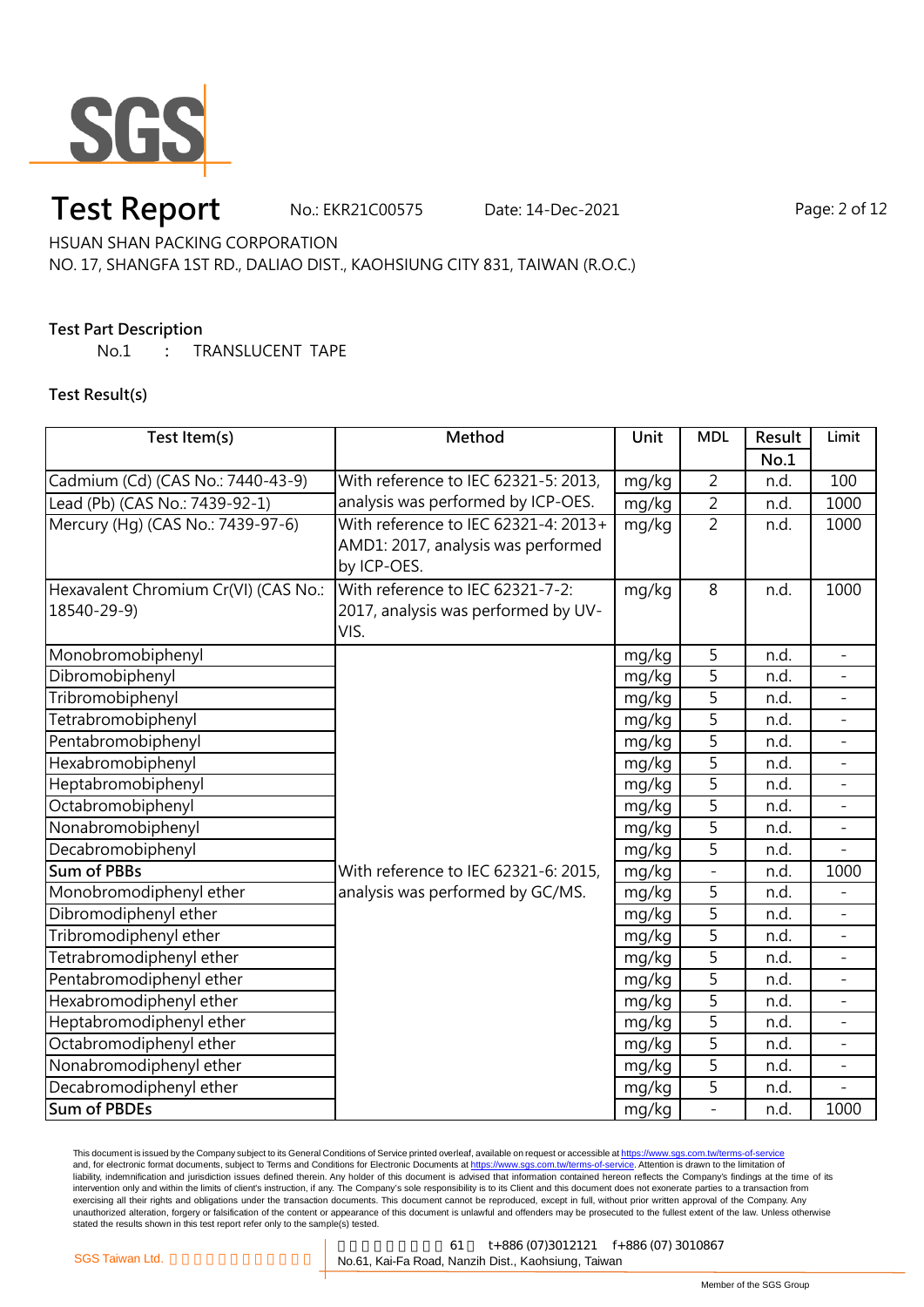

### **Test Report** No.: EKR21C00575 Date: 14-Dec-2021 Page: 3 of 12

HSUAN SHAN PACKING CORPORATION

NO. 17, SHANGFA 1ST RD., DALIAO DIST., KAOHSIUNG CITY 831, TAIWAN (R.O.C.)

| Test Item(s)                           | Method                               | Unit  | <b>MDL</b> | Result   | Limit |
|----------------------------------------|--------------------------------------|-------|------------|----------|-------|
|                                        |                                      |       |            | No.1     |       |
| Butyl benzyl phthalate (BBP) (CAS No.: | With reference to IEC 62321-8: 2017, | mg/kg | 50         | n.d.     | 1000  |
| $85 - 68 - 7$                          | analysis was performed by GC/MS.     |       |            |          |       |
| Dibutyl phthalate (DBP) (CAS No.: 84-  | With reference to IEC 62321-8: 2017, | mg/kg | 50         | n.d.     | 1000  |
| $74-2)$                                | analysis was performed by GC/MS.     |       |            |          |       |
| Diisobutyl phthalate (DIBP) (CAS No.:  | With reference to IEC 62321-8: 2017, | mg/kg | 50         | n.d.     | 1000  |
| $84 - 69 - 5$                          | analysis was performed by GC/MS.     |       |            |          |       |
| Di-(2-ethylhexyl) phthalate (DEHP)     | With reference to IEC 62321-8: 2017, | mg/kg | 50         | n.d.     | 1000  |
| (CAS No.: 117-81-7)                    | analysis was performed by GC/MS.     |       |            |          |       |
| Fluorine (F) (CAS No.: 14762-94-8)     | With reference to BS EN 14582: 2016, | mg/kg | 50         | n.d.     |       |
|                                        | analysis was performed by IC.        |       |            |          |       |
| Chlorine (Cl) (CAS No.: 22537-15-1)    | With reference to BS EN 14582: 2016, | mg/kg | 50         | n.d.     |       |
|                                        | analysis was performed by IC.        |       |            |          |       |
| Bromine (Br) (CAS No.: 10097-32-2)     | With reference to BS EN 14582: 2016, | mg/kg | 50         | n.d.     |       |
|                                        | analysis was performed by IC.        |       |            |          |       |
| lodine (I) (CAS No.: 14362-44-8)       | With reference to BS EN 14582: 2016, | mg/kg | 50         | n.d.     |       |
|                                        | analysis was performed by IC.        |       |            |          |       |
| Perfluorooctanoic acid (PFOA) and it's | With reference to CEN/TS 15968:      | mg/kg | 0.01       | n.d.     |       |
| salt (CAS No.: 335-67-1 and its salts) | 2010, analysis was performed by      |       |            |          |       |
|                                        | LC/MS/MS.                            |       |            |          |       |
| Perfluorooctane sulfonate (PFOS) and   | With reference to CEN/TS 15968:      | mg/kg | 0.01       | n.d.     |       |
| it's salt (CAS No.: 1763-23-1 and its  | 2010, analysis was performed by      |       |            |          |       |
| salts)                                 | LC/MS/MS.                            |       |            |          |       |
| Polyvinyl chloride (PVC)               | With reference to ASTM E1252: 2013,  | $***$ |            | Negative |       |
|                                        | analysis was performed by FT-IR and  |       |            |          |       |
|                                        | Flame Test.                          |       |            |          |       |
| Formaldehyde (CAS No.: 50-00-0)        | With reference to ISO 17226-1: 2021, | mg/kg | 3          | n.d.     |       |
|                                        | analysis was performed by LC/DAD.    |       |            |          |       |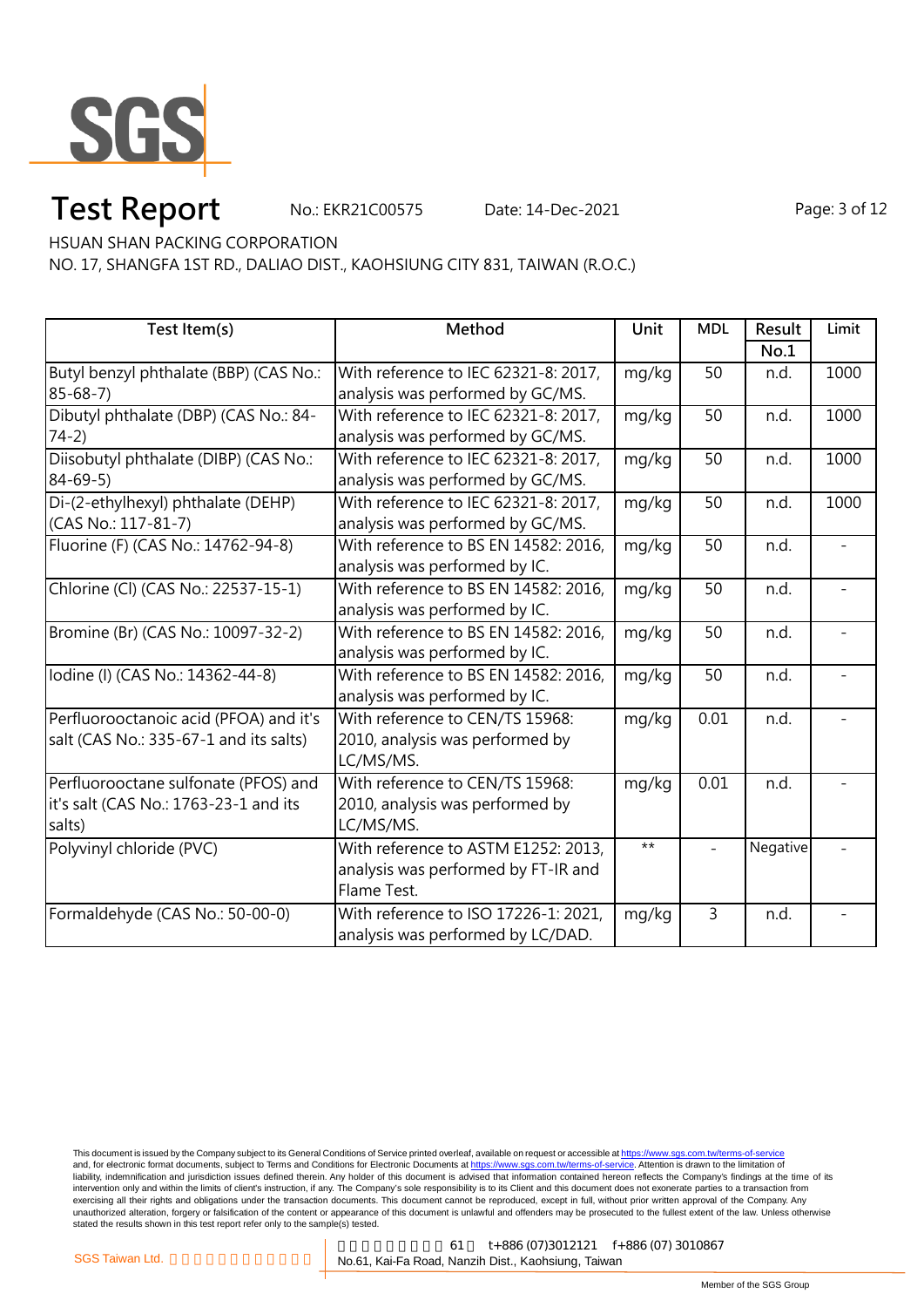

#### **Test Report** No.: EKR21C00575 Date: 14-Dec-2021 Page: 4 of 12

HSUAN SHAN PACKING CORPORATION

NO. 17, SHANGFA 1ST RD., DALIAO DIST., KAOHSIUNG CITY 831, TAIWAN (R.O.C.)

#### **Note:**

- 1. mg/kg = ppm;0.1wt% = 1000ppm
- 2. MDL = Method Detection Limit
- 3. n.d. = Not Detected ( Less than MDL)
- 4. "-" = Not Regulated
- 5. \*\*= Qualitative analysis (No Unit)
- 6. Negative = Undetectable ; Positive = Detectable
- 7. PFOS and its salts including : CAS No.: 29081-56-9, 2795-39-3, 29457-72-5, 70225-14-8, 56773-42-3, 251099-16-8, 307-35-7.
- 8. PFOA and its salts including : CAS No.: 3825-26-1, 335-95-5, 2395-00-8, 335-93-3, 335-66-0.
- 9. The statement of compliance conformity is based on comparison of testing results and limits.

This document is issued by the Company subject to its General Conditions of Service printed overleaf, available on request or accessible at https://www.sgs.com.tw/terms-of-service and, for electronic format documents, subject to Terms and Conditions for Electronic Documents at https://www.sgs.com.tw/terms-of-service. Attention is drawn to the limitation of liability, indemnification and jurisdiction issues defined therein. Any holder of this document is advised that information contained hereon reflects the Company's findings at the time of its intervention only and within the limits of client's instruction, if any. The Company's sole responsibility is to its Client and this document does not exonerate parties to a transaction from exercising all their rights and obligations under the transaction documents. This document cannot be reproduced, except in full, without prior written approval of the Company. Any<br>unauthorized alteration, forgery or falsif stated the results shown in this test report refer only to the sample(s) tested.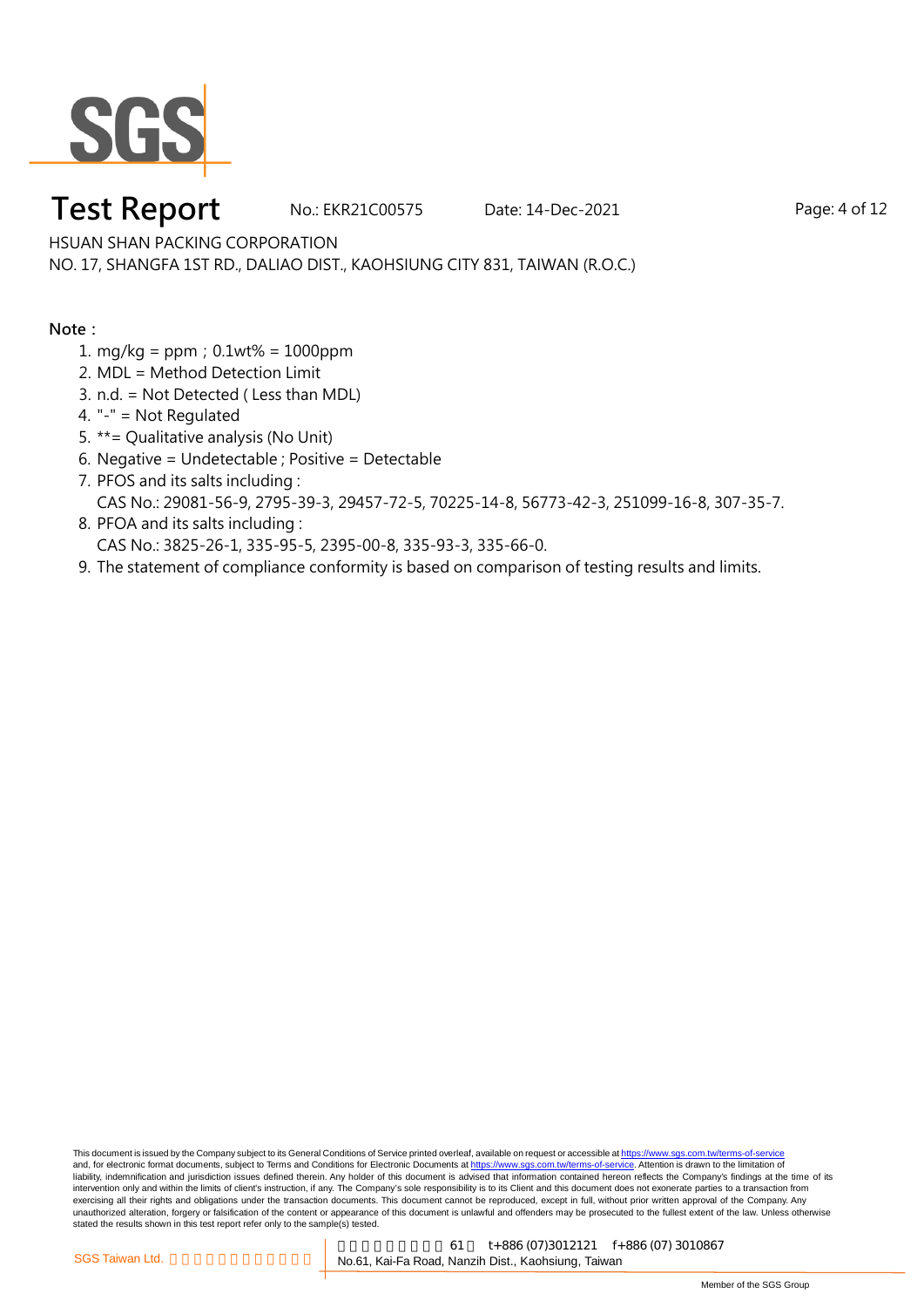

**Test Report** No.: EKR21C00575 Date: 14-Dec-2021 Page: 5 of 12

HSUAN SHAN PACKING CORPORATION

NO. 17, SHANGFA 1ST RD., DALIAO DIST., KAOHSIUNG CITY 831, TAIWAN (R.O.C.)

#### **Analytical flow chart of Heavy Metal**

These samples were dissolved totally by pre-conditioning method according to below flow chart. ( $Cr<sup>6+</sup>$ 

test method excluded)

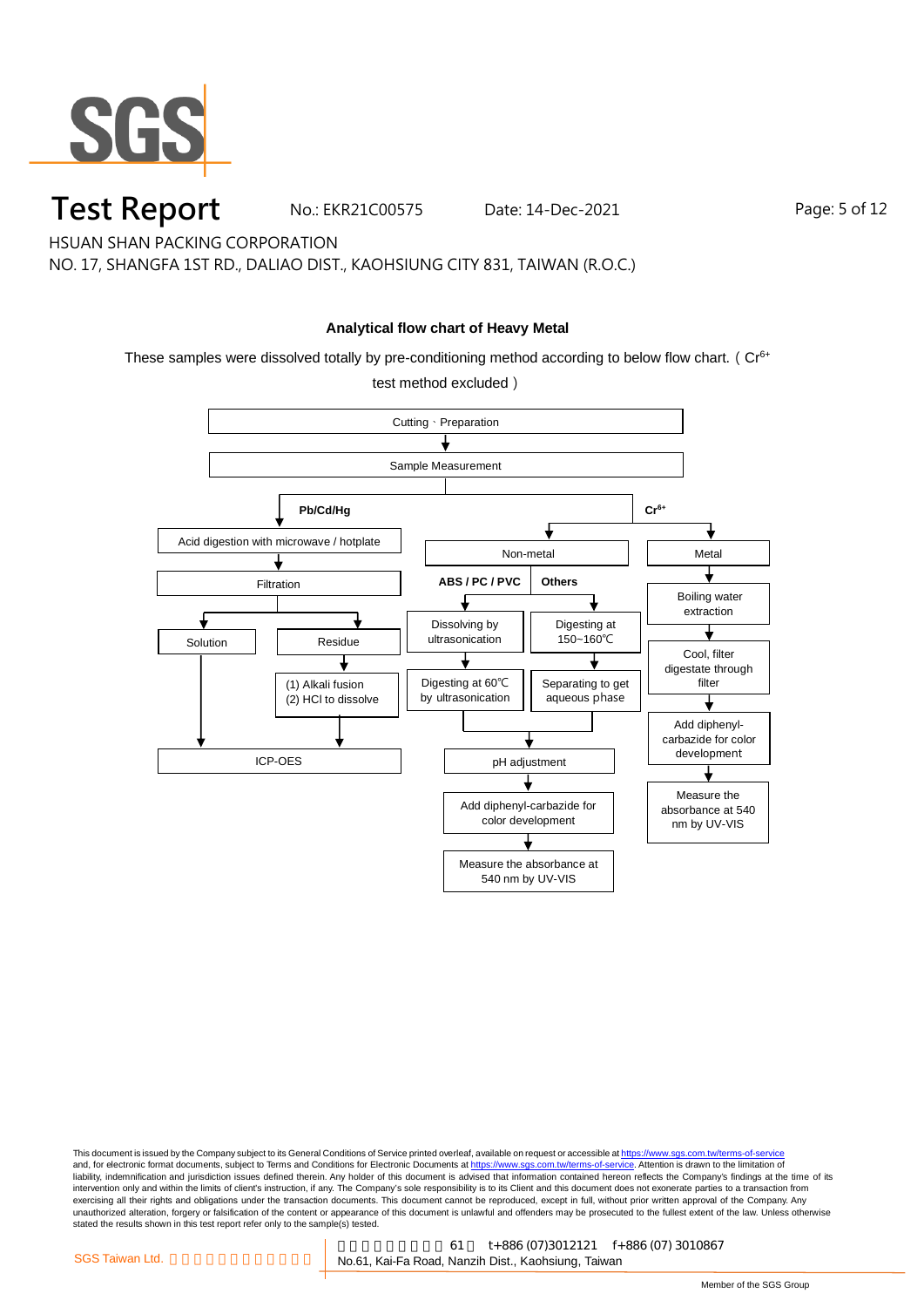

### **Test Report** No.: EKR21C00575 Date: 14-Dec-2021 Page: 6 of 12

HSUAN SHAN PACKING CORPORATION

NO. 17, SHANGFA 1ST RD., DALIAO DIST., KAOHSIUNG CITY 831, TAIWAN (R.O.C.)

#### **PBB/PBDE analytical FLOW CHART**

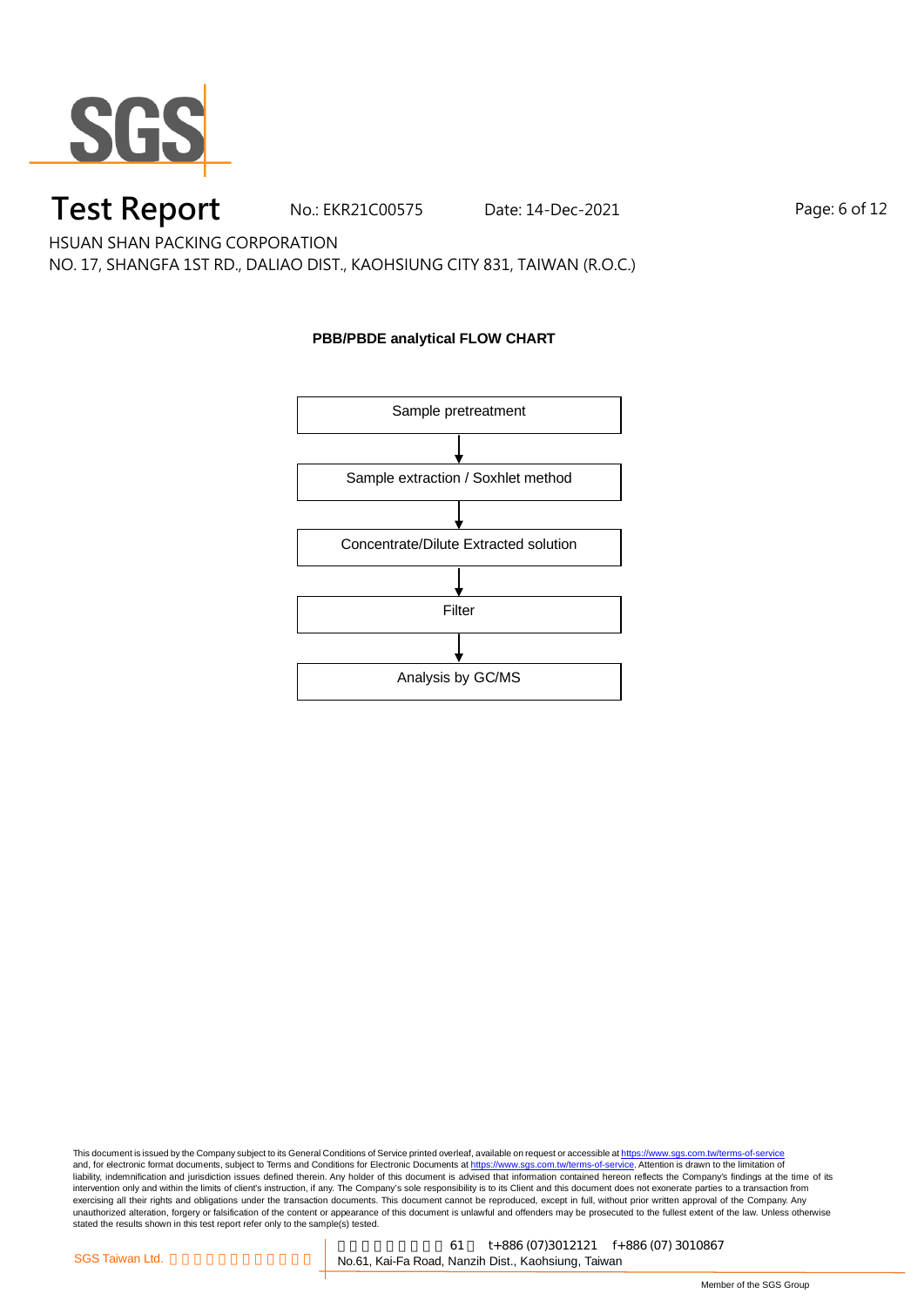

## **Test Report** No.: EKR21C00575 Date: 14-Dec-2021 Page: 7 of 12

HSUAN SHAN PACKING CORPORATION

NO. 17, SHANGFA 1ST RD., DALIAO DIST., KAOHSIUNG CITY 831, TAIWAN (R.O.C.)

#### **Analytical flow chart of phthalate content**



【Test method: IEC 62321-8】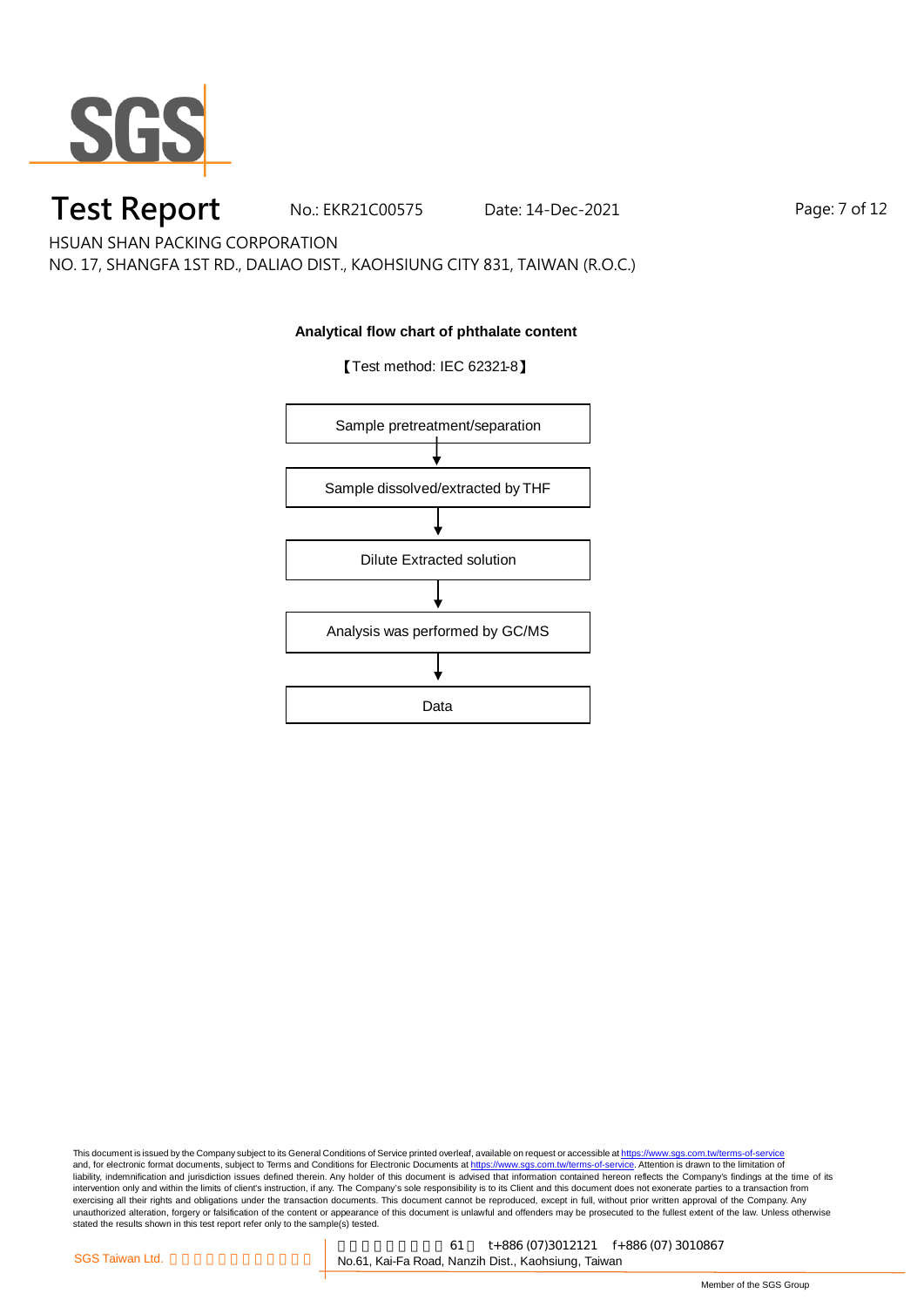

## **Test Report** No.: EKR21C00575 Date: 14-Dec-2021 Page: 8 of 12

HSUAN SHAN PACKING CORPORATION

NO. 17, SHANGFA 1ST RD., DALIAO DIST., KAOHSIUNG CITY 831, TAIWAN (R.O.C.)

#### **Analytical flow chart of Halogen**

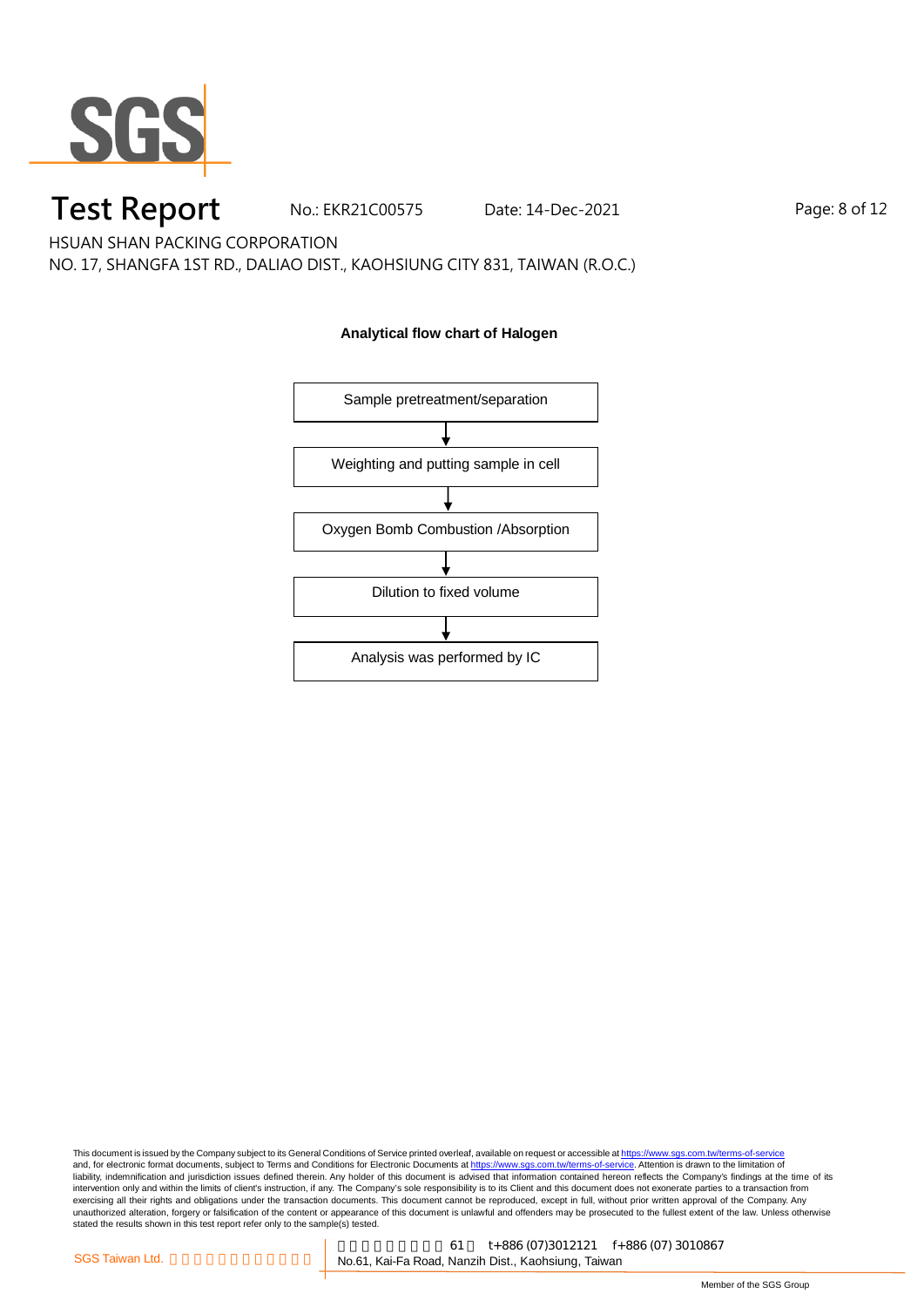

#### **Test Report** No.: EKR21C00575 Date: 14-Dec-2021 Page: 9 of 12

HSUAN SHAN PACKING CORPORATION

NO. 17, SHANGFA 1ST RD., DALIAO DIST., KAOHSIUNG CITY 831, TAIWAN (R.O.C.)

#### **Analytical flow chart – PFAS (including PFOA/PFOS/its related compound, etc.)**

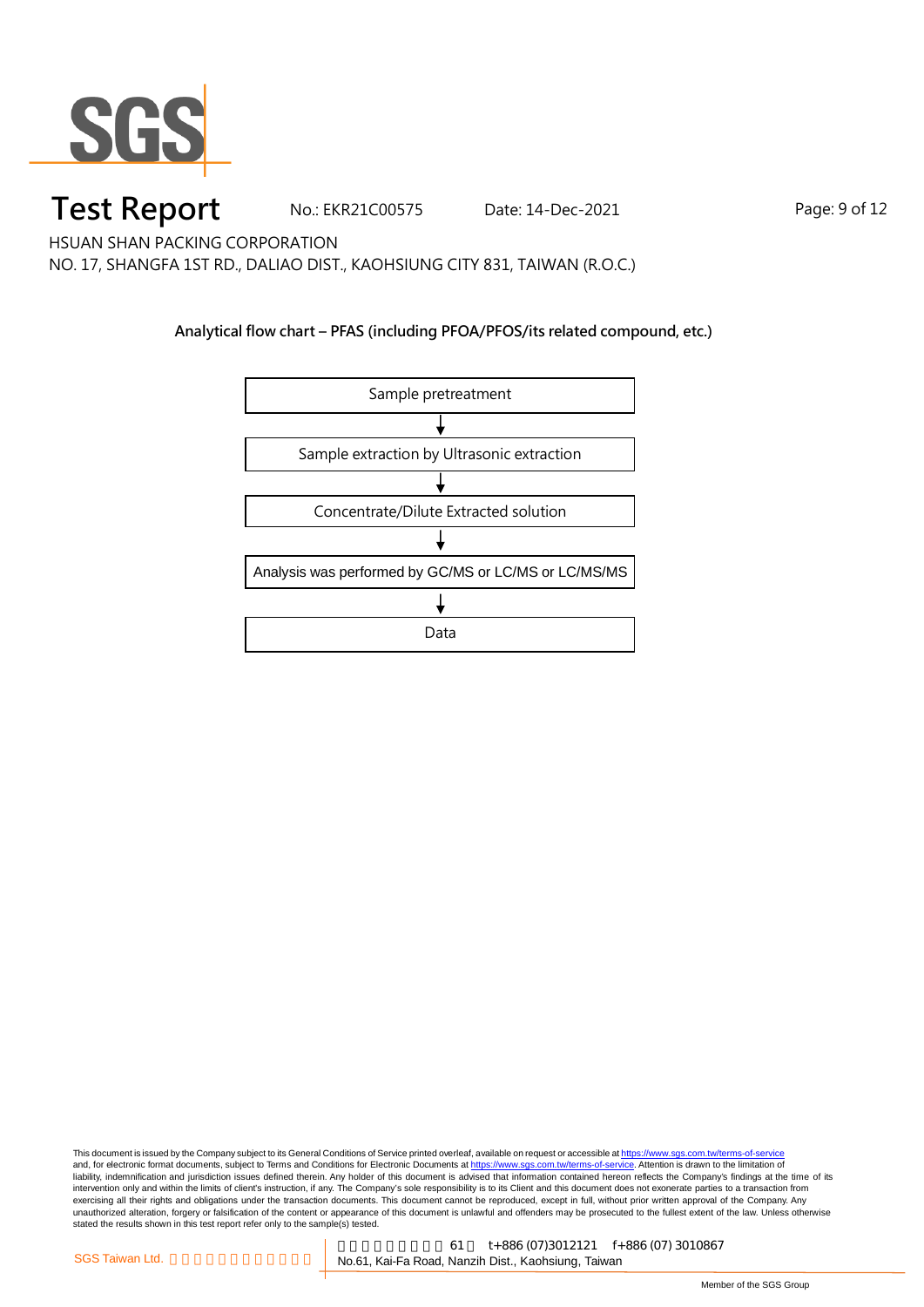

### **Test Report** No.: EKR21C00575 Date: 14-Dec-2021 Page: 10 of 12

HSUAN SHAN PACKING CORPORATION

NO. 17, SHANGFA 1ST RD., DALIAO DIST., KAOHSIUNG CITY 831, TAIWAN (R.O.C.)

# Sample pretreatment Sample extraction Derived by DNPH Concentrate/Dilute Extracted solution Analysis was performed by LC/DAD Data

**Analytical flow chart - Formaldehyde**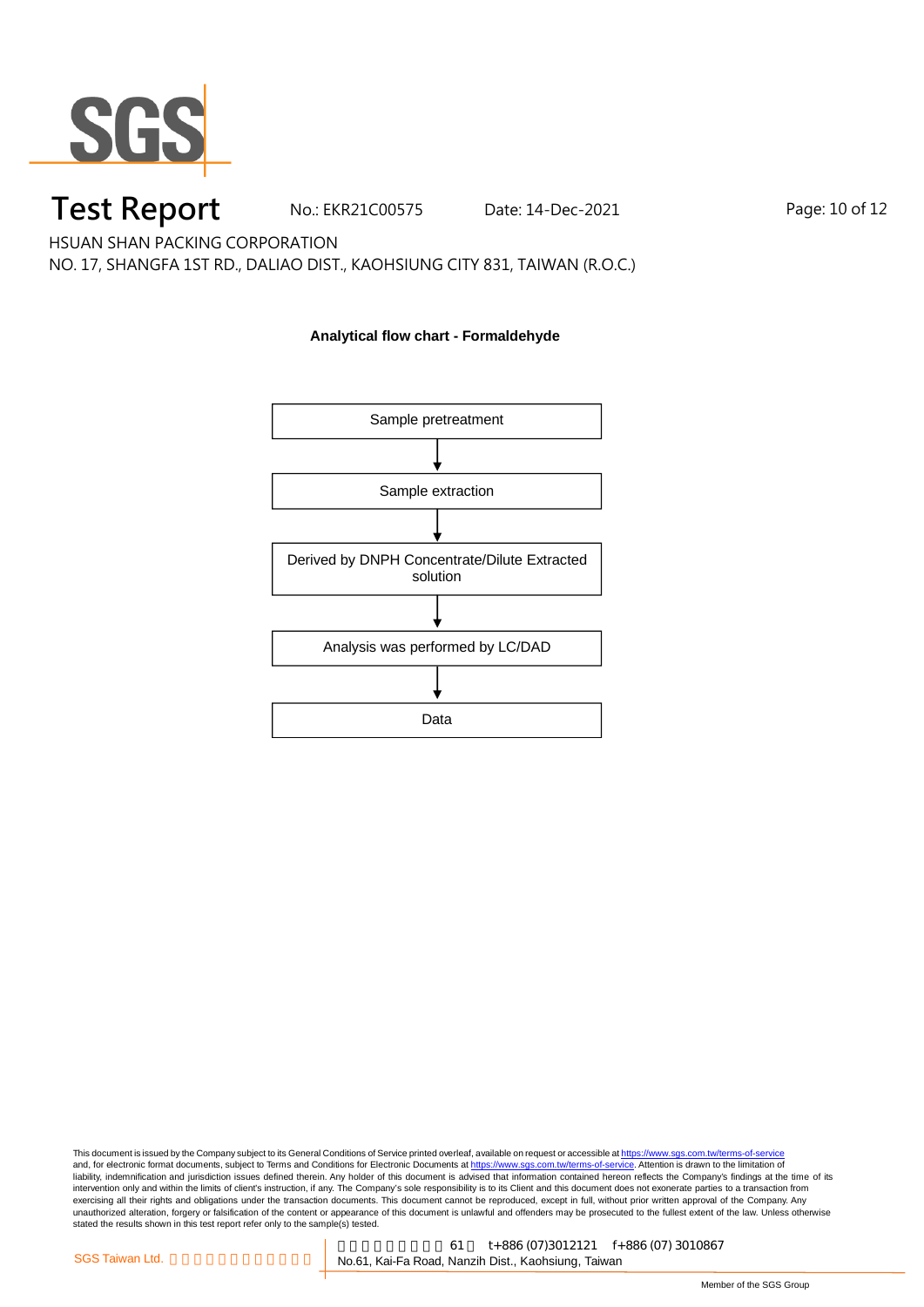

## **Test Report** No.: EKR21C00575 Date: 14-Dec-2021 Page: 11 of 12

HSUAN SHAN PACKING CORPORATION

NO. 17, SHANGFA 1ST RD., DALIAO DIST., KAOHSIUNG CITY 831, TAIWAN (R.O.C.)